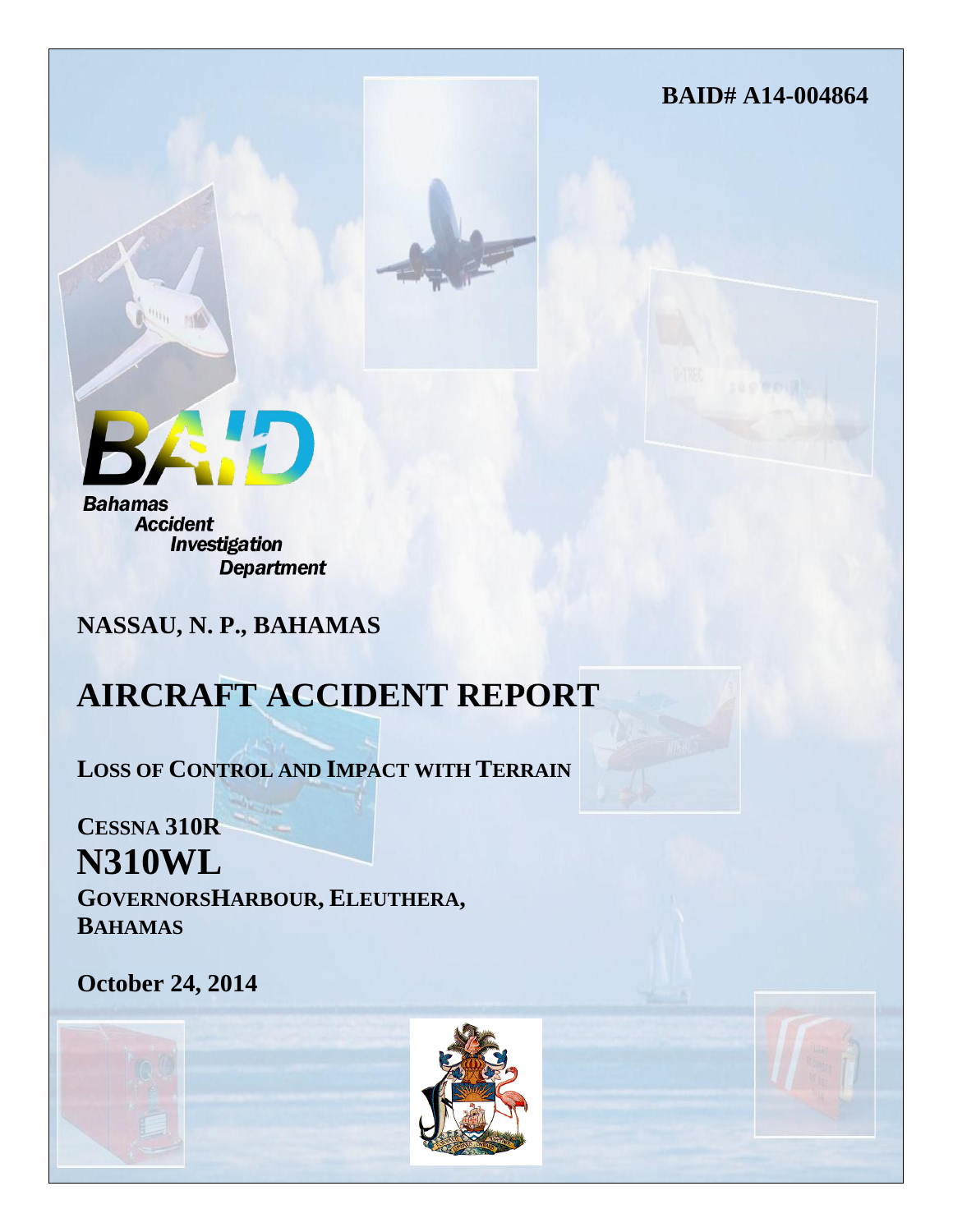

**BAHAMAS CIVIL AVIATION AUTHORITY ACCIDENT INVESTIGATION DEPARTMENT P.O. BOXAP-59244 BLAKE NASSAUN.P., BAHAMAS**

# **AIRCRAFTACCIDENTREPORT**

**CESSNA 310R N310WL**

# **LOSS OF CONTROL AND IMPACT WITH TERRAIN GOVERNORS HARBOUR, ELEUTHERA BAHAMAS OCTOBER 24TH 2014**

Abstract: This report explains the circumstances surrounding the weather encounter and crash of N310WL, a Cessna 310R aircraft owned and operated by Owls Roost Flying Club of Vero Beach Florida while the aircraft wasenroutefrom St. Lucie County International Airport, Fort Pierce, Florida to Governor's Harbour International Airport, Eleuthera, Bahamas during inclement and poor weather conditions. The aircraft went missing while preparing to make a second landing approach at Governor's Harbour International Airport after a failed first attempt due to the poor weather conditions that prevailed. The accident occurred on October  $24<sup>th</sup> 2014$  at approximately 8:30 am (1330Z) and resulted in the death of the pilot.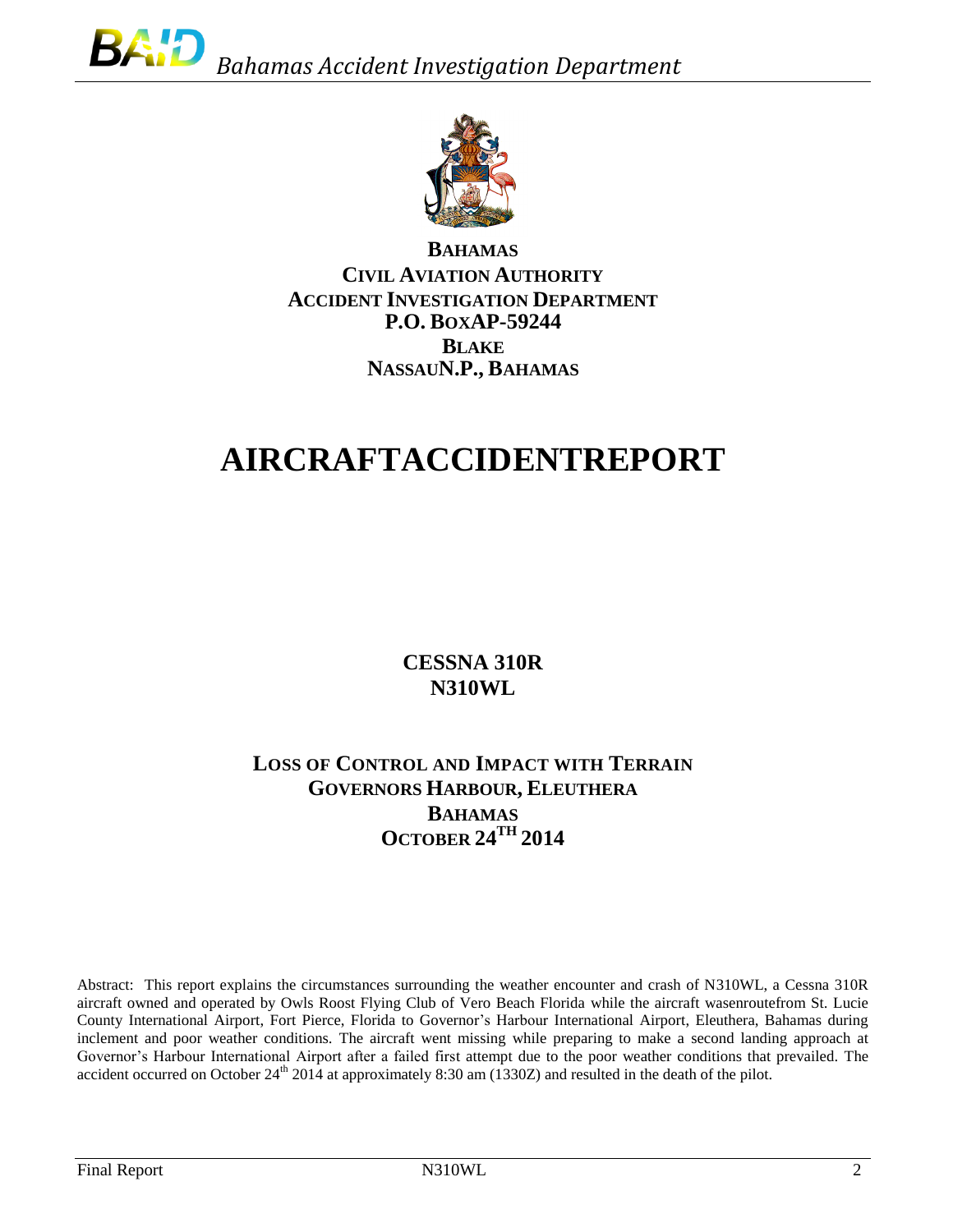

# **BAHAMAS CIVIL AVIATION AUTHORITY ACCIDENT INVESTIGATION DEPARTMENT**

The Bahamas Accident Investigation Department (BAID) is the accident investigation unit of the **Civil Aviation Authority** (BCAA).

The BAID's function is to promote and improve safety and public confidence in the aviation industry through excellence in:

- Independent investigation of aviation accidents and other safety occurrences
- Safety data recording, analysis and research
- Fostering safety awareness, knowledge and action.

#### **The BAID does not investigate for the purpose of apportioning blame or to provide a means for determining liability.**

The BAID performs its functions in accordance with the provisions of the *Bahamas Civil Aviation (Safety) (Amendment) Regulations (BASR) 2013), Schedule 19, International Civil Aviation Organization (ICAO) Annex 13*  and, where applicable, relevant international agreements.

The Bahamas Accident Investigation Department is mandated by the Ministry of Transportation and Aviation to investigate air transportation accidents and incidents, determine probable causes of accidents and incidents, issue safety recommendations, study transportation safety issues and evaluate the safety effectiveness of agencies and stakeholders involved in air transportation.

The BAID makes public its actions and decisions through accident reports, safety studies, special investigation reports, safety recommendations and safety alerts. When the BAID issues a safety recommendation, the person, organization or agency must provide a written response within 90 days. That response must indicate whether the person, organization or agency accepts the recommendation, any reasons for not accepting part or all of the recommendation, and details of any proposed safety action to give effect to the recommendation.

Official Copies of accident reports can be obtained by contacting:

**Mr. Ivan Cleare Director (Acting) Bahamas Civil Aviation Authority JL Center, Blake Road P. O. Box N975 Nassau N. P., Bahamas (242) 397-4700**

Unofficial copies of the reports can be viewed on the BAID website at [www.aaipu-bcaa.com](http://www.aaipu-bcaa.com/)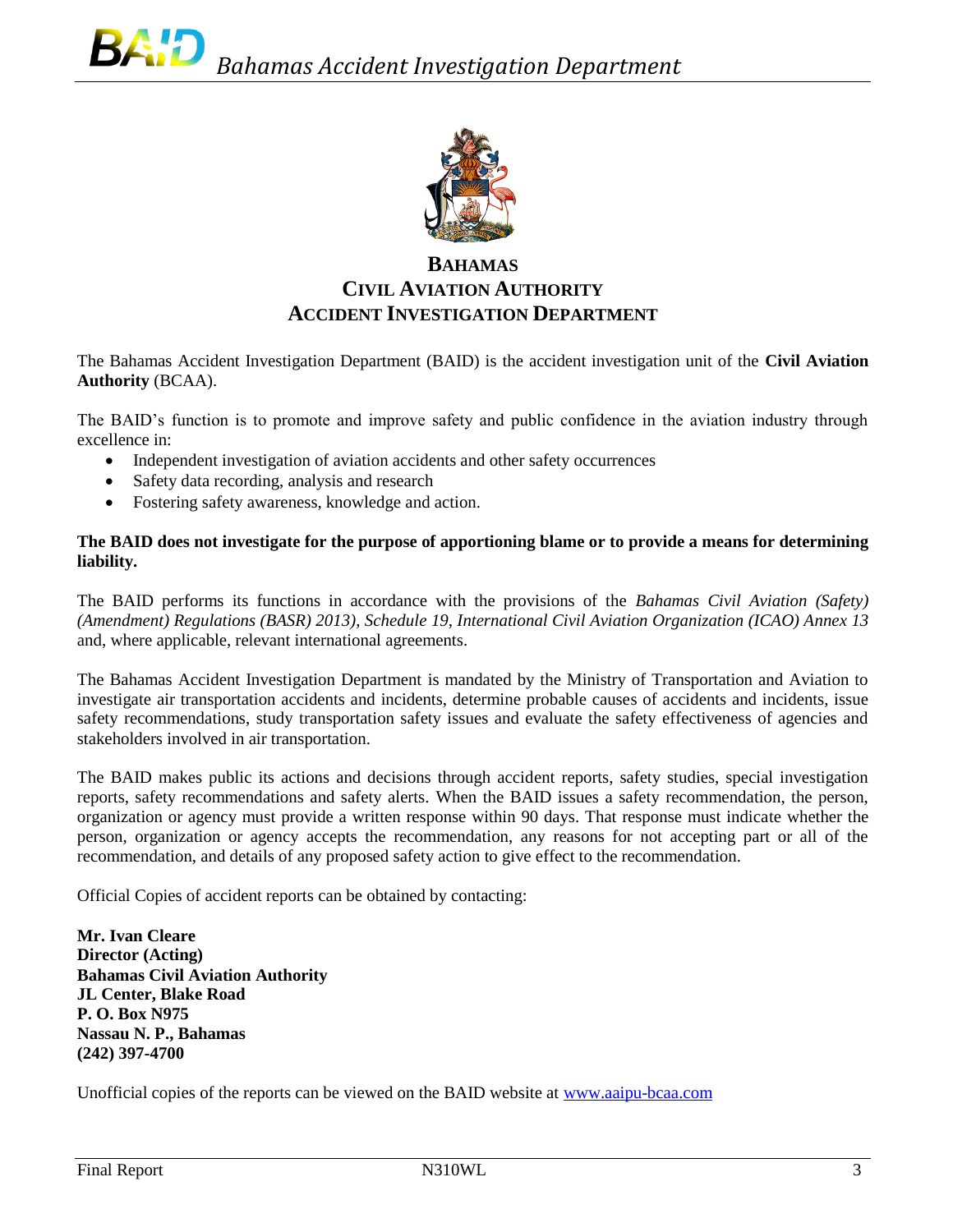

# **BAHAMAS CIVIL AVIATION AUTHORITY ACCIDENT INVESTIGATION DEPARTMENT**

# **TABLE OF CONTENTS**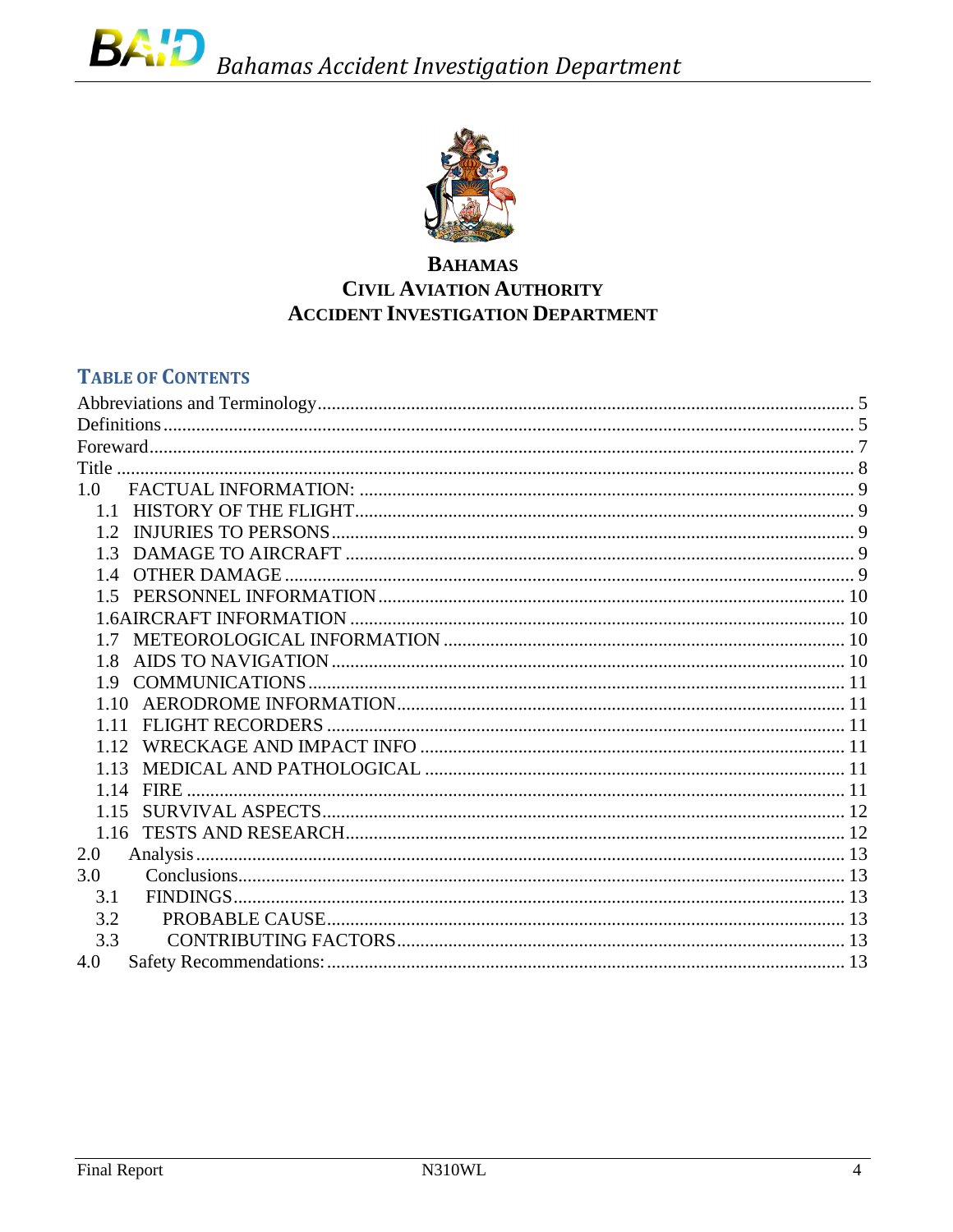## <span id="page-4-0"></span>**ABBREVIATIONS AND TERMINOLOGY**

*When the following terms are used in this report, they have the following meanings:*

| <b>ATS</b>  | Air Traffic Services                |                                |                                           |  |
|-------------|-------------------------------------|--------------------------------|-------------------------------------------|--|
| <b>ATC</b>  | Air Traffic Control                 | <b>ICAO</b>                    | International Civil Aviation Organization |  |
| <b>BAID</b> | <b>Bahamas Accident</b>             | Meteorological Office /<br>MET |                                           |  |
|             | <b>Investigation Department</b>     |                                | Department                                |  |
| <b>BCAA</b> | <b>Bahamas Civil Aviation</b>       | <b>METAR</b>                   | Weather Report furnished by               |  |
|             | Authority                           |                                | Meteorological Department                 |  |
| <b>CASR</b> | <b>Bahamas Civil Aviation</b>       | <b>MYGF</b>                    | Grand Bahama Int'l Airport                |  |
|             | (Safety) Regulations                | NM or nm                       | <b>Nautical Miles</b>                     |  |
| <b>CFIT</b> | Controlled Flight into Terrain      | <b>NTSB</b>                    | <b>National Transportation</b>            |  |
| $C$ of A    | <b>Certificate of Airworthiness</b> |                                | Safety Board                              |  |
| $C$ of $R$  | Certificate of Registration         | <b>NVM</b>                     | Non Volatile Memory                       |  |
| <b>CVR</b>  | Cockpit Voice Recorder              | <b>SMOH</b>                    | Since Major Overhaul                      |  |
| <b>DCA</b>  | Director of Civil Aviation          | <b>USA</b>                     | United States of America                  |  |
| EST         | Eastern Standard Time (-4)          | <b>VFR</b>                     | <b>Visual Flight Rules</b>                |  |
|             | hours to convert from UTC)          | UTC/Z                          | Universal Coordinated Time /              |  |
| <b>FAA</b>  | <b>Federal Aviation</b>             |                                | Zulu Time                                 |  |
|             | Administration                      |                                |                                           |  |

## <span id="page-4-1"></span>**DEFINITIONS**

*Whenthefollowingtermsareusedinthisreport,theyhavethefollowingmeaningsasperBASR2013andICAOAnnex 13;*

**Accident -** An occurrence associated with the operation of an aircraft which takes place between the times any person boards the aircraft with the intention of flight until such time as all such persons have disembarked, in which:

a) a person is fatally or seriously injured as a result of:

— being in the aircraft, or

— direct contact with any part of the aircraft, including parts which have become detached from the aircraft, or

— direct exposure to jet blast, except when the injuries are from natural causes, self-inflicted or inflicted by other persons, or when the injuries are to stowaways hiding outside the areas normally available to the passengers and crew; or

b) the aircraft sustains damage or structural failure which:

— adversely affects the structural strength, performance or flight characteristics of the aircraft, and

— would normally require major repair or replacement of the affected component, except for engine failure or damage, when the damage is limited to the engine, its cowlings or accessories; or for damage limited to propellers, wing tips, antennas,

tires, brakes, fairings, small dents or puncture holes in the aircraft skin; or

c) the aircraft is missing or is completely inaccessible. Note 1.— For statistical uniformity only, an injury resulting in death within thirty days of the date of the accident is classified as a fatal injury by ICAO.

Note 2.— An aircraft is considered to be missing when the official search has been terminated and the wreckage has not been located.

**Accredited representative -** A person designated by a State, on the basis of his or her qualifications, for the purpose of participating in an investigation conducted by another State.

**Adviser** - A person appointed by a State, on the basis of his or her qualifications, for the purpose of assisting its accredited representative in an investigation.

**Aircraft -** Any machine that can derive support in the atmosphere from the reactions of the air other than the reactions of the air against the earth's surface.

**Causes -** Actions, omissions, events, conditions, or a combination thereof, which led to the accident or incident.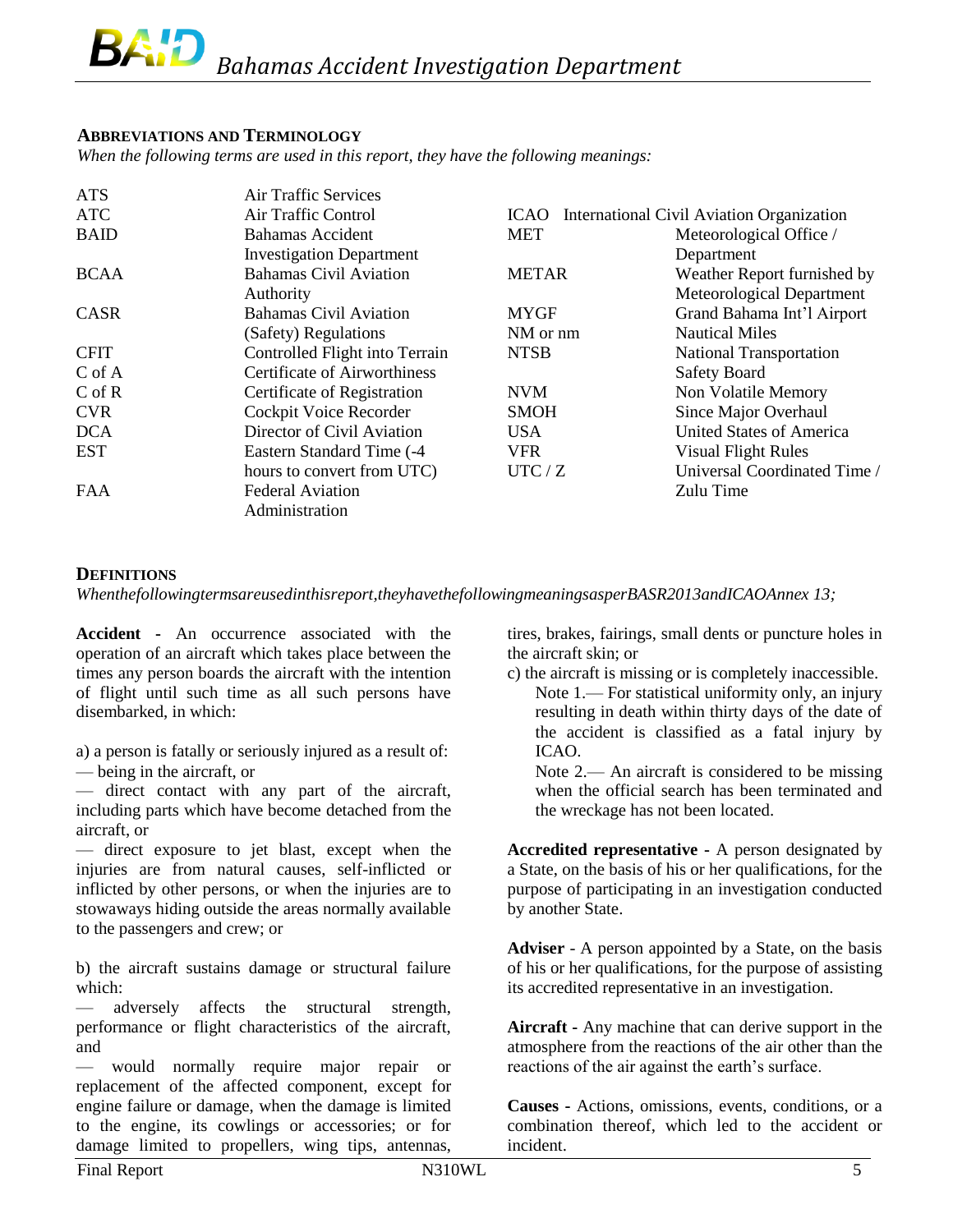

**CFIT -** Controlled Flight into Terrain occurs when an airworthy aircraft under the complete control of the pilot is inadvertently flown into terrain, water, or an obstacle. The pilots are generally unaware of the danger until it is too late.

**Fatal injury** - means any injury which results in death within 30 days of the accident.

**Investigation -** A process conducted for the purpose of accident prevention which includes the gathering and analysis of information, the drawing of conclusions, including the determination of causes and, when appropriate, the making of safety recommendations.

**Investigator-in-charge -** A person charged, on the basis of his or her qualifications, with the responsibility for the organization, conduct and control of an investigation.

Note.— Nothing in the above definition is intended to preclude the functions of an investigator-in-charge being assigned to a commission or other body.

**Maximum mass -** Maximum certificated take-off mass.

**Operator -** A person, organization or enterprise engaged in or offering to engage in an aircraft operation.

**Preliminary Report.**The communication used for the prompt dissemination of data obtained during the early stages of the investigation.

**Safety Recommendation.**A proposal of the accident investigation authority of the State conducting the investigation, based on information derived from the investigation, made with the intention of preventing accidents or incidents.

**State of Design -** The State having jurisdiction over the organization responsible for the type design.

**State of Manufacture -** The State having jurisdiction over the organization responsible for the final assembly of the aircraft.

**State of Occurrence -** The State in the territory of which an accident or incident occurs.

**State of the Operator -** The State in which the operator's principal place of business is located or, if there is no such place of business, the operator's permanent residence.

**State of Registry -** The State on whose register the aircraft is entered.

Note: - In the case of the registration of aircraft of an International operating agency on other than a national basis, the States constituting the agency are jointly and severally bound to assume the obligations which, under the Chicago Convention, attach to a State of Registry. See, in this regard, the Council Resolution of 14 December 1967 on Nationality and Registration of Aircraft Operated by International Operating Agencies which can be found in Policy and Guidance Material on the Economic Regulation of International.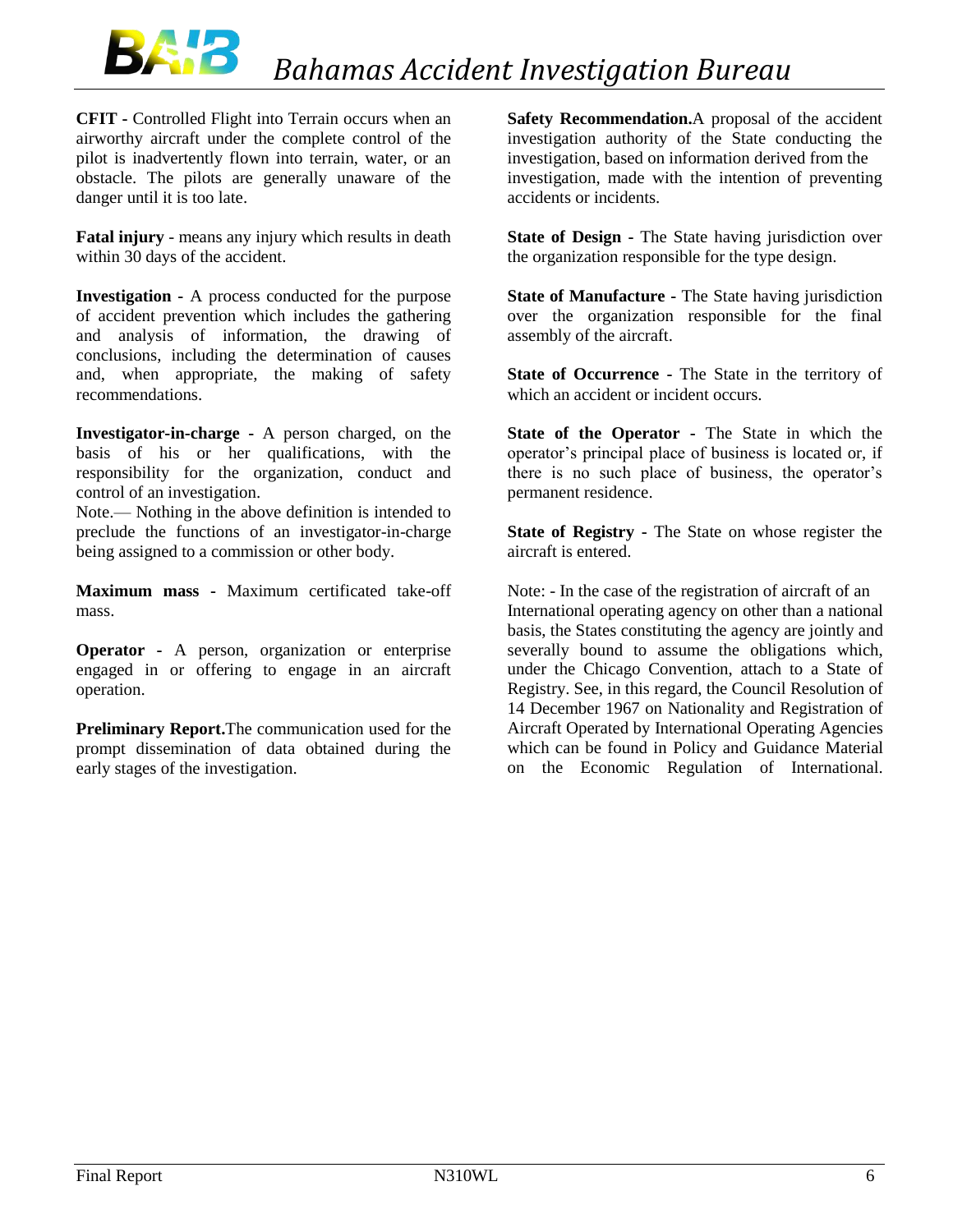#### <span id="page-6-0"></span>**FOREWARD**

August 28, 2015

Mr. Ivan L. Cleare Director (Acting) Bahamas Civil Aviation Authority P.O.BoxN-975 Nassau,N.P., Bahamas

Sir

The attached Final Report summarizes the investigation into the circumstances of the accident involving N310WL, a Cessna 310R, registered in the United States to Owls Roost Flying Club. This accident occurred on October 24<sup>th</sup> 2014at approximately 8:30 am local (1330Z UTC) time, the aircraft was discovered approximately 1/4 mile from the mainland at GPS coordinates N25.18.815 –W076.21.441.

This report is submitted pursuant to Part XII, Regulation 80, and Schedule 19 of the Bahamas Civil Aviation (Safety)(Amendment) Regulation (BASR 2013) and in accordance with Annex 13 to the Convention on International Civil Aviation Organization (ICAO). In accordance with referenced regulations and annex, the fundamental purpose of such investigation is to determine the circumstances and causes of these events, with a view to the preservation of life and the avoidance of similar occurrences in the future. It is not the purpose of such investigations to apportion blame or liability.

This report contains facts which have been determined up to the time of publication. Information is published to inform the aviation industry and the public of the circumstances surrounding this accident. The contents of this report may be subjected to alterations or corrections if additional factual information becomes available.

Regards

Delvin R. Major Investigator in Charge BahamasDepartment of Civil Aviation Bahamas Accident Investigation Department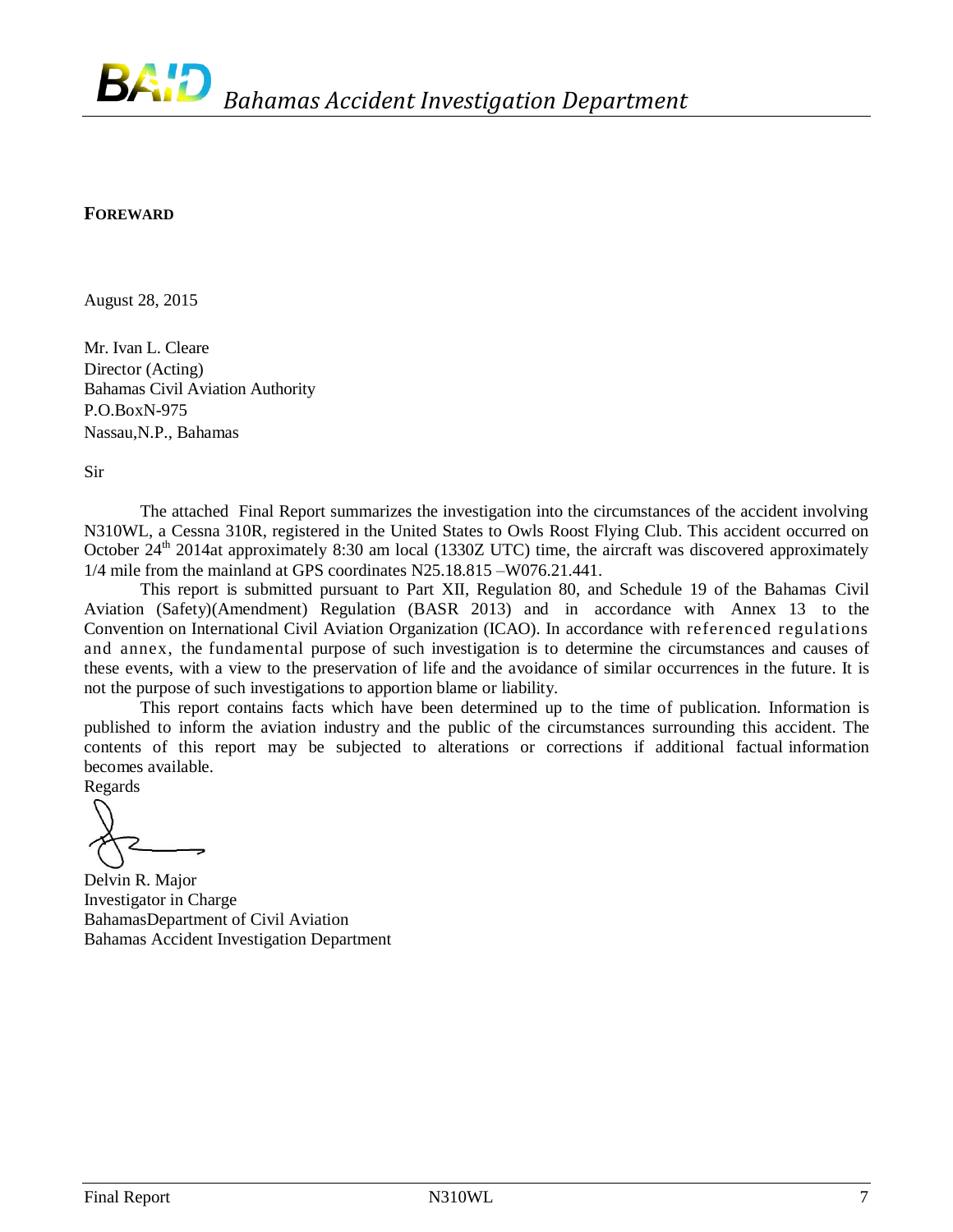

# **BAHAMAS CIVIL AVIATION AUTHORITY ACCIDENT INVESTIGATION DEPARTMENT**

# <span id="page-7-0"></span>**TITLE**

| <b>Owls Roost Flying Club</b>                              |
|------------------------------------------------------------|
| Coy Lee Austin                                             |
| Cessna                                                     |
| 310R                                                       |
| <b>United States</b>                                       |
| N310WL                                                     |
| Approximately 1/4 mileoff James Cistern Eleuthera, Bahamas |
| October $24^{\text{th}}$ 2014                              |
| DCA, NTSB, ICAO, FAA, Cessna                               |
| Civil Aviation Authority                                   |
| Bahamas Accident Investigation Department                  |
| Delvin R. Major                                            |
| Heidi Moats - NTSB                                         |
| Civil Aviation Authority                                   |
| August 28th, 2015                                          |
|                                                            |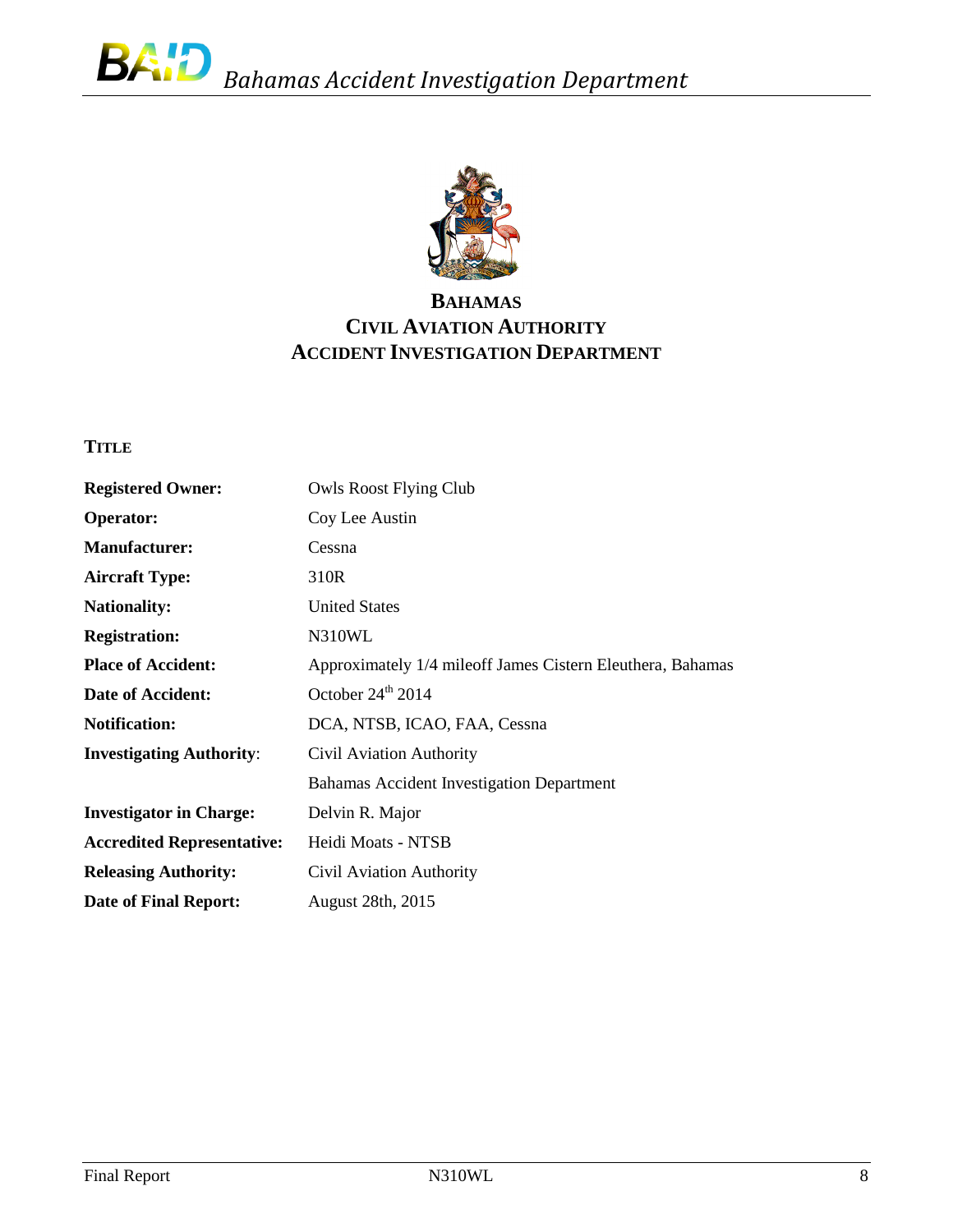# <span id="page-8-0"></span>**1.0 FACTUAL INFORMATION:**

## <span id="page-8-1"></span>**1.1 HISTORY OF THE FLIGHT**

On Friday October  $24<sup>th</sup>$  2014 at approximately 8:30 am (1330 UTC), a fixed wing, reciprocating, multi-engine aircraft, crashed into waters about 15 ft. in depth in an area approximately ¼ mile off shore of James Cistern Eleuthera, Bahamas. The Cessna Aviation Company 310Raircraft,was owned, operated and registered to Owls Roost Flying Club in the United Stateswith registration number N310WL.The aircraft was destroyed and the single occupant, the pilot,was fatally injured.

The private flight departed St. Lucie County International Airport (KFPR) Ft. Pierce, Florida at 6:00 am (1100 UTC) the destination was Governor's Harbour International Airport, Governor's Harbour Eleuthera, Bahamas. Miami Center confirmed the flight plan filed with one soul (1) on board and that flight following was terminated at 7:10 am local time (1210 UTC) the aircraft operated at Flight Level 9500 under Visual Flight Rules (VFR) weather conditions.

At approximately 8:20 am (1320 UTC) the Aircraft Flight Information Service (AFIS) officer at Governor's Harbour reported being contacted by the pilot of N310WL on Unicom frequency 122.80 MHz The pilot was given the standard advisory. He was further advised that visibility was reduced with heavy showers over the field. The pilot then attempted a landing but was unable due to the bad weather conditions and poor visibility.

The pilot executed a missed approach and indicated on the frequency that he would go around, join the pattern andmake another attempt. It was at this time that contact was lost with the aircraft and never reestablished though several attempts were made to do so.

Another aircraft inbound for Governor's Harbour made inquiry about weather conditions from Aircraft Flight Information Services (AFIS), having received the conditions he diverted to North Eleuthera instead. After calls to reestablish radio contact with N310WL were unsuccessful, calls were made to Air Traffic Services (ATS) at North Eleuthera to determine if they had any contact with the missing aircraft but they had not heard from the aircraft.

Around 4:00pm local time a body strapped to an aircraft seat was discovered washed ashore along

with various pieces from an aircraft inclusive of an engine cowling and a landing gear.

The police were called who investigated and found the body to be that of Mr. Coy Lee Austin, pilot of the missing aircraft and from the debris found at the scene it was determined that they were from aircraft N310WL as the registration markings were inscribed on the engine cowling.

The body of the pilot was transported to the Rand Morgue of the Princess Margaret Hospital in Nassau for an autopsy to be carried out and a search was initiated to locate the aircraft.

On Thursday October  $30<sup>th</sup>$  2014 sometime around 1:41pm, while conducting search operations in the waters between Governor's Harbour International Airport and the town of James Cistern Eleuthera, officers of the Royal Bahamas Police Force (RBPF) discovered the wreckage of N310WL.The aircraft was extensively damaged; lying upside down in approximately 15 ft. of water about  $\frac{1}{4}$  of a mile from shore at GPS coordinates N25.18.815 and W076.21.441.

#### <span id="page-8-2"></span>**1.2 INJURIES TO PERSONS**

| <i>Injuries</i> | Crew | Passengers   Others   Total |  |
|-----------------|------|-----------------------------|--|
| Fatal           |      |                             |  |

## <span id="page-8-3"></span>**1.3 DAMAGE TO AIRCRAFT**

The aircraft received severe structural damage as a result of the accident. Both wings were fractured and separated outboard of the nacelles, the main (tip) tanks were separated from the wings and severely damaged. Examination of the wreckage revealed most of the damage to the left side of the aircraft. The cockpit and nose area was crushed, damaged and fractured.

All of the landing gears were separated from the aircraft and both propellers were separated from the engines, the blades showing some "S" and aft bending and were found about 50 ft. from the wreckage.

## <span id="page-8-4"></span>**1.4 OTHER DAMAGE**

Other than damage sustained by aircraft, no other damage was reported.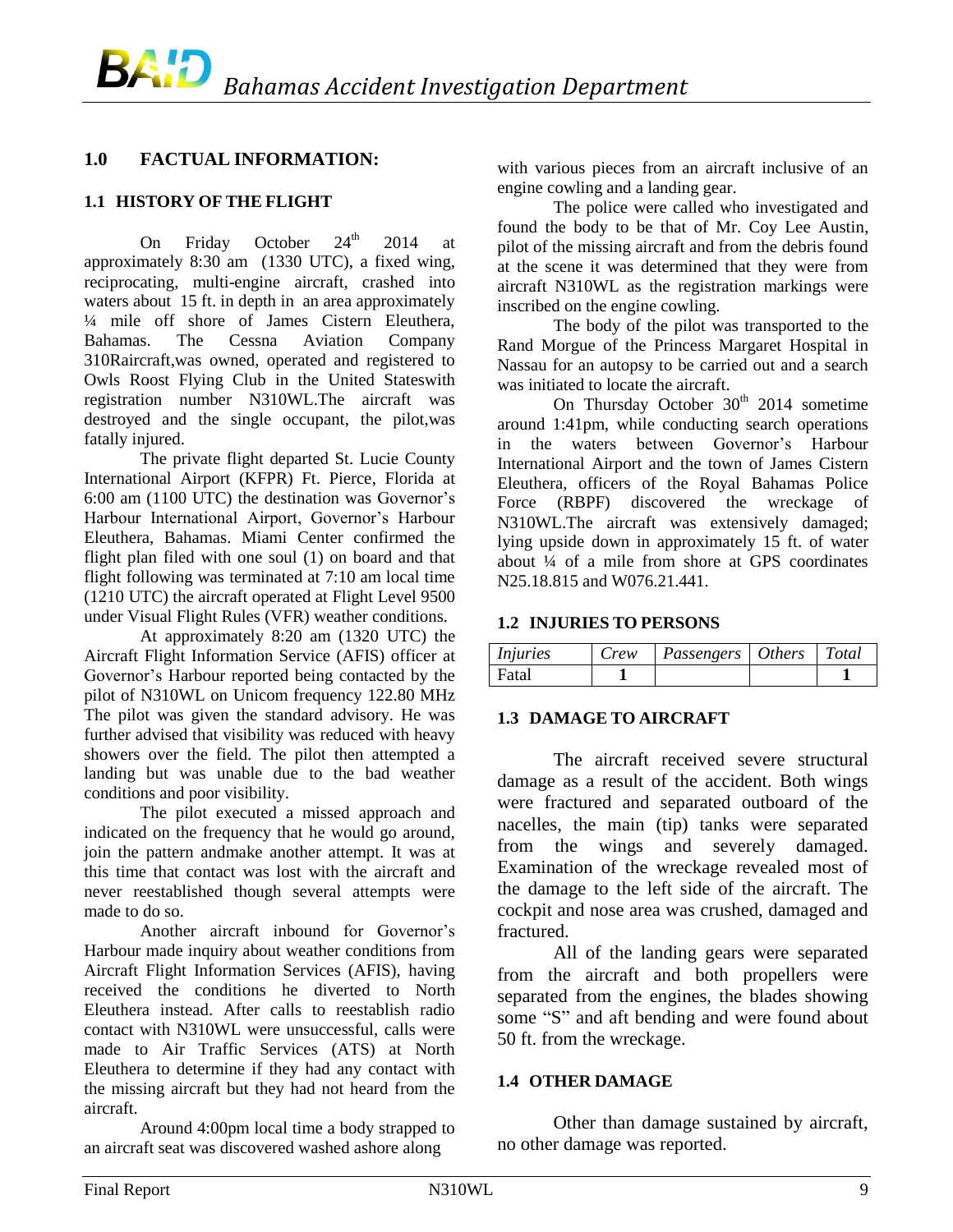#### <span id="page-9-0"></span>**1.5 PERSONNEL INFORMATION**

The aircraft was piloted by 88 yr. old Coy Lee Austin of Vero Beach, Florida, USA. Mr. Austin was the holder of an Airline Transport Pilot Certificate number 1087612 with Airplane Multi Engine Land Commercial Privileges and Single Engine Land issued  $4<sup>th</sup>$  February 2009 and a Third Class Medical certificate issued November 2013. Mr. Austin was also the holder of a Flight Instructor Airplane Single and Multi Instrument Airplane certificate issued 23rd February 1989 and also a Ground Instructor, Advance Instrument certificate issued 23rd December 1976.

Mr. Austin had a long and illustrious career as an aviator both in the military and as a civilian Airline Transport Pilot. The Bahamas Accident Investigation Department (BAID) was unable to obtain a record of Mr. Austin's total flying hours. His time flying this type of aircraft is unknown and the amount of hours flown by Mr. Austin in the last 24 hr, 7 days or the last 30 days prior to the accident is unknown.

Mr. Coy Austin was a longtime resident and home owner in the private community of Wykee Estates in Central Eleuthera and it is reported that he frequently made the journey between Fort Pierce and Governor's Harbour often carrying goods for other residents.

#### <span id="page-9-1"></span>**1.6AIRCRAFT INFORMATION**

Aircraft N310WL a US registered aircraft was manufactured by Cessna Aircraft Company. The aircraft was a fixed wing, reciprocating Multi Engine 310R model, manufactured in 1976 designated serial number 310R0585 and was registered to Owls Roost Flying Club PO Box 650639 Vero Beach Florida.

The aircraft was fitted with two reciprocating engines, model number IO-520M serial number 560019 (left) and 235747R (right) rated at 285 horsepower, manufactured by Teledyne Continental Engines fitted with McCauley constant speed variable pitch Propellers serial number 720026 (left) and 766796 (right).

The aircraft was fitted with tricycle type retractable landing gear, and was listed in thenormal category, standard classification. Airworthiness certification date of the aircraft was July 22<sup>nd</sup> 1976.

At the time of the crash the aircraft Hobbs meter indicated 3374.6 hours. Maintenance invoice records collected from Bell Aircraft Sales and Service

Inc. which provided maintenance services to N310WL revealed that the most recent Annual/100 hour inspection was completed on November  $29<sup>th</sup>$ 2013 at 3326 hours.

More recently invoices show maintenance to the left engine due to rough running and "Corrosion X" treatment to wings and tail was accomplished on January 10<sup>th</sup> 2014. Another invoice for replacement of right main landing gear down and lock switch dated September  $6<sup>th</sup>$  2014, was also accomplished by Bell Aircraft Sales and Service of Fort Pierce Florida.

The Bahamas Accident Investigation Department (BAID) was unable to obtain access to the aircraft maintenance records for inspection as part of this investigation.

#### <span id="page-9-2"></span>**1.7 METEOROLOGICAL INFORMATION**

Bahamas Meteorological Department Bahamas Area Forecast valid for 12 hours from 1200 UTC was reviewed dated Friday October  $24<sup>th</sup> 2014$ .

Special Features section of the report indicated combination frontal boundary along with broad low pressure system in western Caribbean Sea enhancing convection across area through forecast producing Significant Weather:

All Areas: Few/ scattered 015degrees to 025 degrees cumulonimbus towering cumulus clouds, variable broken overcast 030 degrees to 050 degrees, cloud top to flight level 7000 ft., cloud top merging within higher layer above flight level 12000. After 1200Z strong surface winds in extreme northwest Bahamas winds 080 degrees at 20knots gusts 30knots, local instrument flight rules conditions in widely scattered rain showers and thunder storm with rain showers mainly across northwest and central Bahamas, moderate to severe turbulence in vicinity of all cumulonimbus and towering cumulus clouds.

It is not known if the pilot received a weather report prior to departure from St. Lucie County International Airport.

#### <span id="page-9-3"></span>**1.8 AIDS TO NAVIGATION**

At the time of the accidentthe aircraft had available the following navigational aids, Air Traffic Services (ATS) at Governor's Harbour International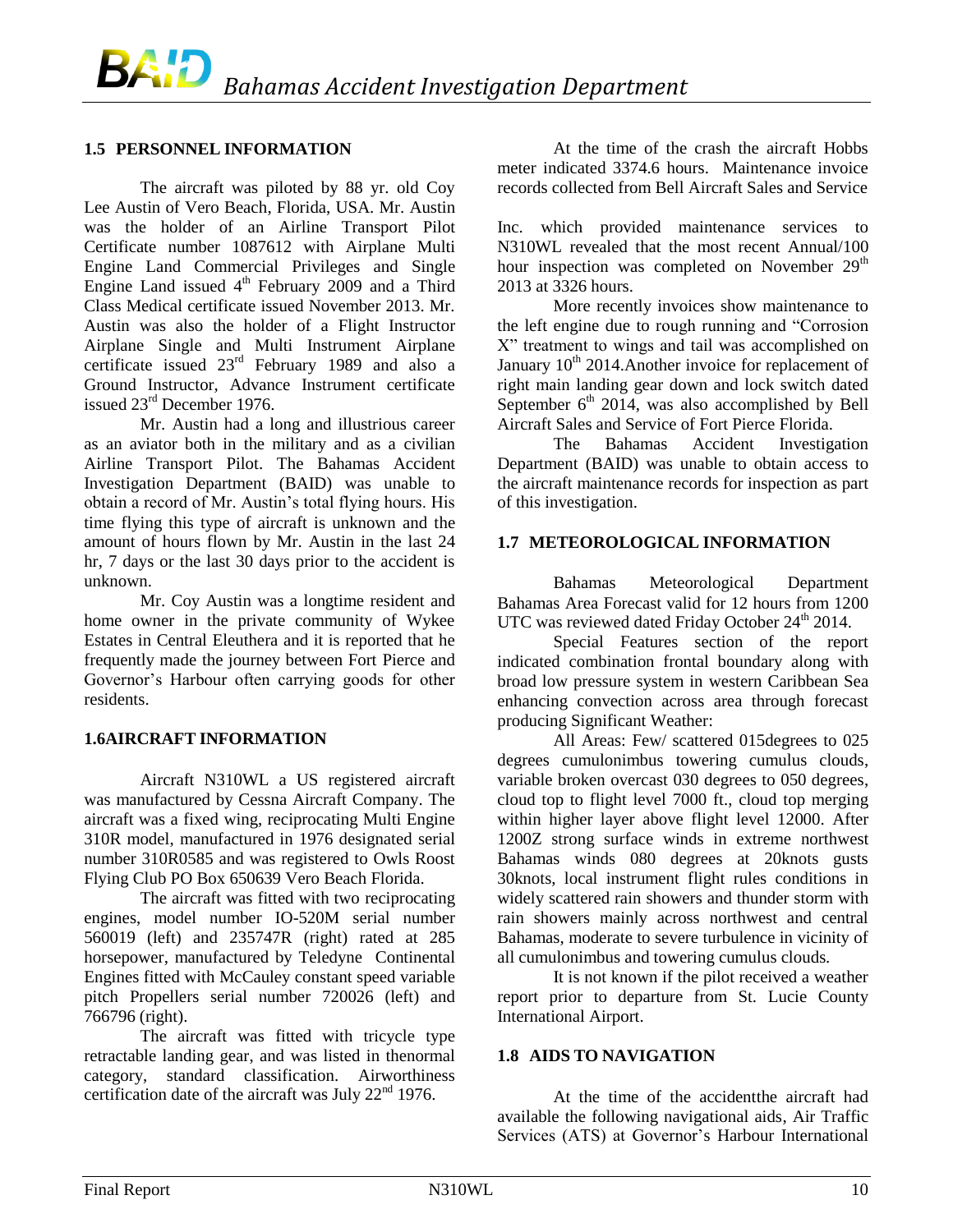Airport on Unicom frequency 122.80 for its standard advisories and communications with other aircraft operating within the airspace.

Also available were WX AWOS-2: 118.2, approach and departure services provided by Nassau approach frequency 121.0 and Nassau radio frequencies 128.0 primary and 124.2 secondary.

## <span id="page-10-0"></span>**1.9 COMMUNICATIONS**

Communication was established with Air Traffic Services (ATS) by N310WL on Unicom 122.8 and weather conditions advisory was given to the pilot. Communication was also made on the same frequency between the pilot of N301WL and the pilot of C6-FLI, another aircraft that was attempting to land at Governor's Harbour International Airport.After the missed approach,Mr. Austin indicated to the other pilot his intention to go around and rejoin the pattern.

Prior to contacts with Air Traffic Services and the other aircraft N310WL had established communications with Miami Center but this was terminated at (1210Z) 40 miles north west of the airport at flight level 9500.

## <span id="page-10-1"></span>**1.10 AERODROME INFORMATION**

Governor's Harbour International Airport is located 8 miles from the city of Governor's Harbour.The coordinates are latitude 25.2847097 N and longitude 76.3310083 W. Field elevation is 27 ft. above sea leveland variation is 08 degrees west. The airport is served by two asphalt surfaced runways 15 and 33, the length of each being 8035 ft. (2449) meters with a width of 150 ft. (46) meters with a slope of 2 percent.

There is no air traffic control tower at the airport. Airport communications is via Unicom frequency 122.8 and radio aids to navigation on 118.2. Firefighting equipment, Customs, Immigration and fuelling services are available.

## <span id="page-10-2"></span>**1.11 FLIGHT RECORDERS**

N310WL was not fitted with a flight recorder as none was required by regulations for this type of aircraft.

<span id="page-10-3"></span>**1.12 WRECKAGE AND IMPACT INFO**

Search and recovery personnel found the wreckage of N310WL upside down submerged in about 15 ft. of water about  $\frac{1}{4}$  of a mile from the mainland at GPS coordinates N25.18.815 and W076.21.441. The majority of the damage appeared to be on the left hand side of the aircraft. The nose of the aircraft was severely crushed by the impact and the cockpit area badly damaged and fractured. A fracture was found on the front spar below the pilot's seat attachment.

The pilot was ejected from the aircraft still strapped to the seat by the lap restraints. Examination of the pilot's seat attachment brackets showed damage to all assemblies. Both wings were fractured and separated just outboard of the nacellesand both engine propellers were separated from their respective engine, the blades of both damaged.

Portions of the aircraft that became dislodged during the impact sequence, such as engine cowling, nose landing gear and seatswere recovered along the shoreline.

## <span id="page-10-4"></span>**1.13 MEDICAL AND PATHOLOGICAL**

Due to the force of the crash and the damage to the aircraft by the impact, the pilot was ejected from the aircraft still strapped to the seat. The resulting trauma was evident by lacerations and wounds on the body at the time of recovery. His remains were discovered washed ashore at James Cistern.

The investigating officers were able to make a positive identification from the identification documents found on the body. Remains recovered were transported to the Princess Margaret Hospital Morgue for the purpose of conducting a full autopsy. A Final Forensic Toxicology Fatal Accident Report was also conducted by (CAMI) Civil Aerospace Medical Institute.

The cause of death has been determined as blunt force injuries to the head, neck and torso and extremities.

Toxicology analysis preformed on samples from the pilot revealed no ethanol, carbon dioxide or other debilitating drugs were found in the specimen analyzed.

# <span id="page-10-5"></span>**1.14 FIRE**

Examination of the wreckage concluded no fire was involved pre or post-crash.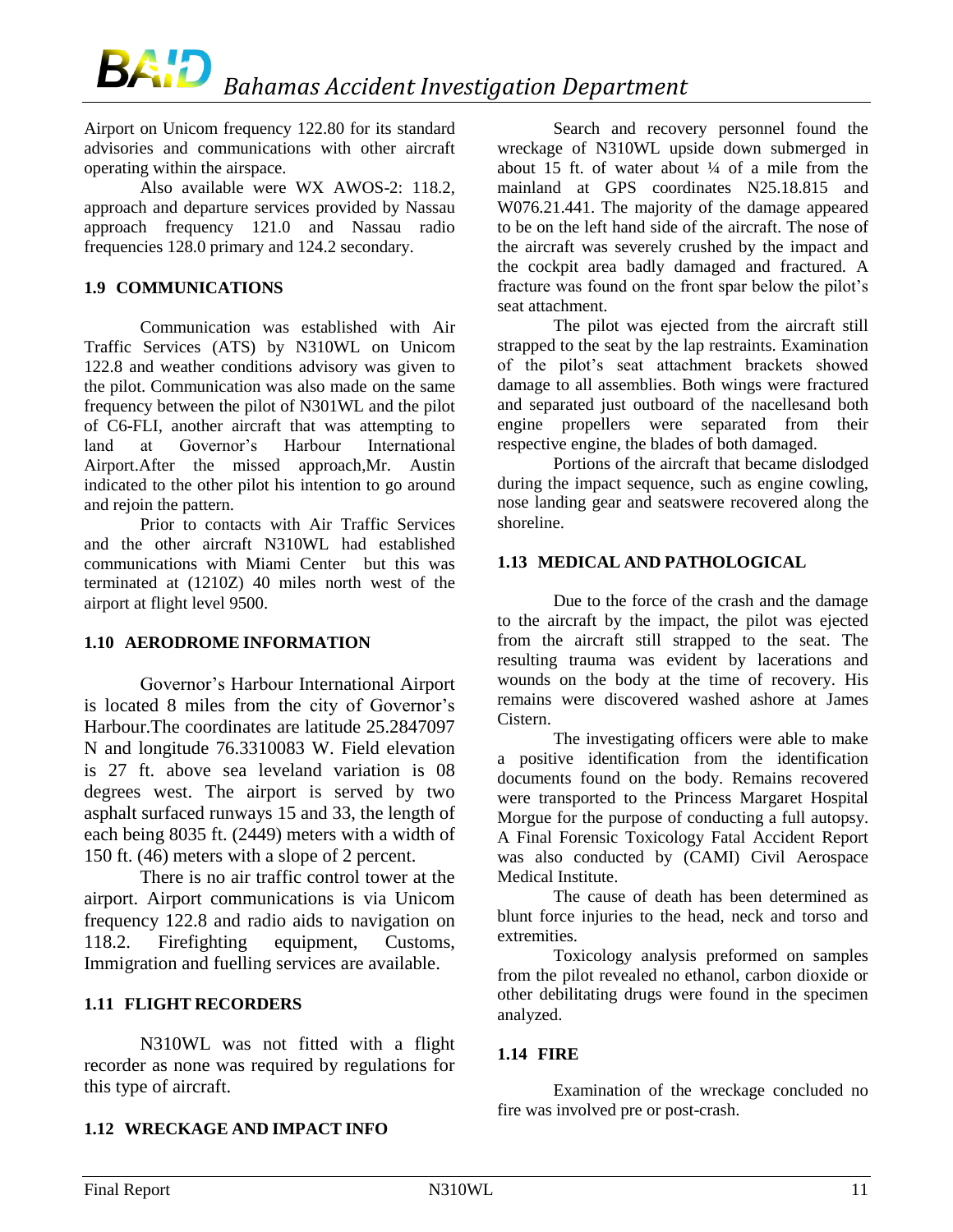# BA¦D *Bahamas Accident Investigation Department*

#### <span id="page-11-0"></span>**1.15 SURVIVAL ASPECTS**

Thenature of the crash, the severe impact forces involved and the resulting destruction of the aircraft, the ejection of the pilot from the aircraft and the trauma that resulted from this sequence of events proved non-survivable.

The extent of trauma to the victim was evident by the lacerations to the head especially and other parts of the body. A complete pathological diagnoses and autopsy report was conducted by the Rand Pathology Laboratory is contained in the accident report file at the offices of Bahamas Accident Investigation Department (BAID).

#### <span id="page-11-1"></span>**1.16 TESTS AND RESEARCH**

During the period January  $13<sup>th</sup>$  to  $14<sup>th</sup>$  2015, an inspection and examination of the wreckage of N310WLwas conducted at Florida Air Recovery, Ft Pierce International Airport by Textron Aviation Air Safety Investigator in cooperation with Bahamas Accident Investigation Department of the Bahamas Civil Aviation Authority.

As a result of the follow-up inspection the following were noted;

#### **Impact Sequence and Airframe Structure**

The aircraft was in several pieces. Both wings were separated outboard of the nacelles during theaccident.

The empennage was cut by recovery personnel to facilitate transportation of the wreckage, aswell as both horizontal stabilizers. According to the recovery personnel, the aircraft was upside down and submerged in water. Examination of the wreckage shows most of the damage to the left side of theaircraft.

The cockpit and nose area was crushed, damaged and fractured.

All flight controls were observed and remained attached. Control cable continuity was established fromthe cockpit to all flight control surfaces.

The elevator and aileron trim actuators were measured andfound to be unreliable out of scale in the tab up position.

The rudder trim actuator was measured andfound to be 1.00" corresponding to 5º tab to the right.

The flap handle was observed in the up position.

The right fuel selector handle was observed in the right aux position and the selector valve was in theright main position.

The left selector handle was observed in the right main position and the selectorvalve was past the off position.

The landing gear selector was observed in the down position. The landing gear gearbox showed thelanding gear was in the down position.

The pilot was ejected from the aircraft still strapped to his seat by the lap restraints. Examination of thepilot's seat attachment brackets showed damage to all assemblies.

A fracture was found on the frontspar below the pilot seat.

#### **Switches**

The following switches were found in the "ON" position in the cockpit.

- Master and Standby battery
- Left and Right Alternator
- Avionics 1 and 2
- Left and Right Magneto Left Engine
- Left and Right Magneto Right Engine

The use and position of exterior lights inclusive of navigation, landing, strobe, taxi and instrument could not be determined.

#### **Propellers**

Examination of the propellers showed some S and aft bending on several of the blades.

#### **Engines**

Left and Right Engine Analysis were conducted in the United States at Teledyne Continental Motors (TCM) Factory in Mobile Alabama from March  $10^{th}$  to  $12^{th}$  2015 with Bahamas Civil Aviation oversight.

The actual times on both left and right engine since date of manufacture or last inspections could not be determined. No logbooks for the engines were ever found or reviewed by the investigation team.

The report summary from the engine analysis of both left and right engines have determined that there were no pre-accident anomalies which would have prevented normal operation of either engine from producing rated horsepower.